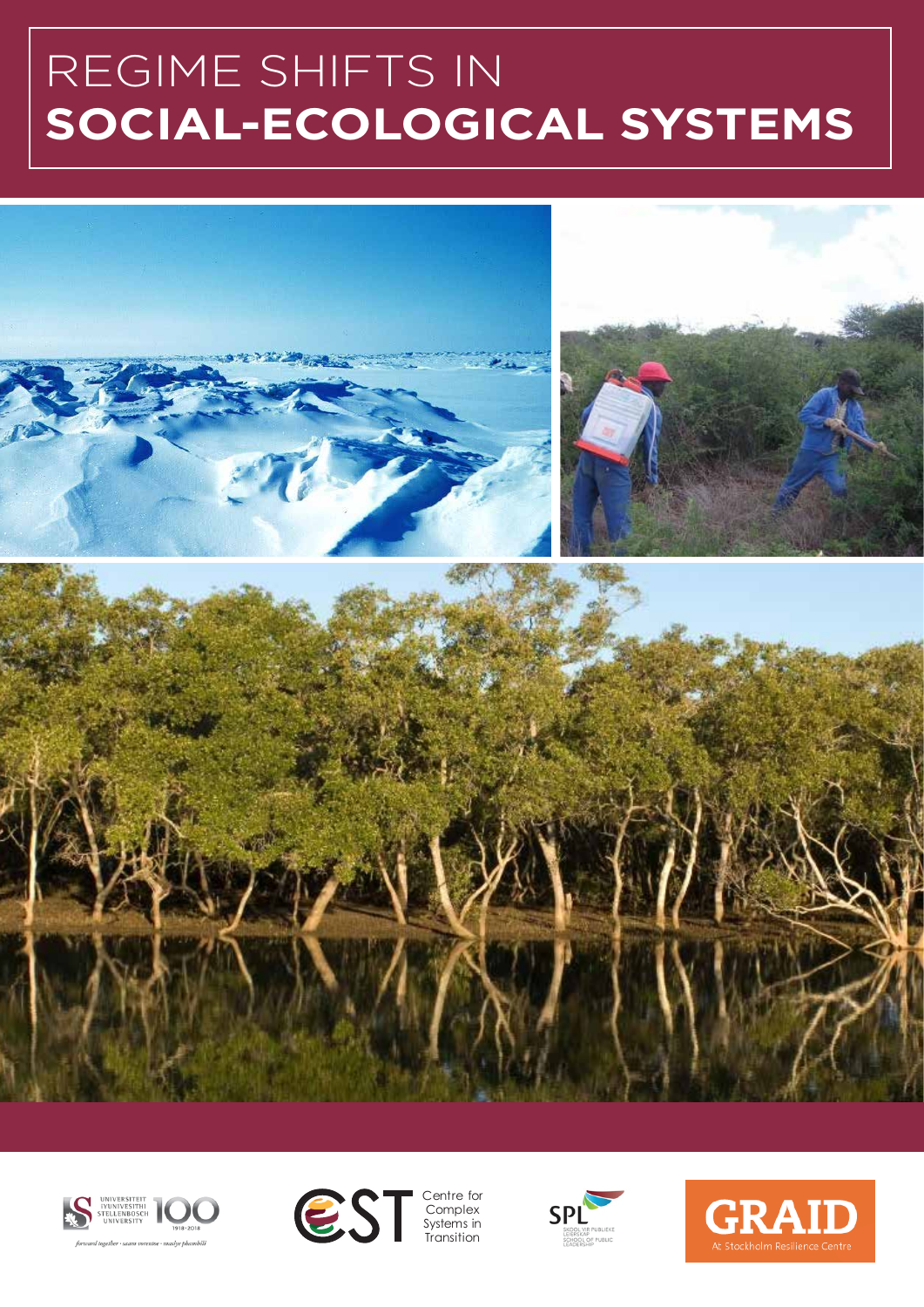Regime shifts are sudden, long-lasting changes in the structure and function of social-ecological systems that may have profound effects on human economies and societies. Regime shifts have been documented in a variety of systems, including coral reefs, freshwater lakes, marine systems and savanna rangelands, as well as in human behavior, economies and political systems. Accounting for potential regime shifts is key to achieving sustainable development, reducing poverty and halting biodiversity loss, due to their substantial impacts on ecosystem services and human wellbeing.

# WHY DO REGIME SHIFTS MATTER?

 $\overline{a}$ 

Regime shifts often occur unexpectedly, are difficult to anticipate, and may be costly, or even impossible to reverse. Regime shifts in social-ecological systems may impact the supply of ecosystem services, such as crop production and flood regulation, on which human societies depend, and which may have major impacts on human economies, security and health.

Understanding regime shifts is important for the development of management policies and practices that assure the provision of ecosystem services, including provisioning services or 'goods' such as timber or fish; regulating services, such as climate regulation and including carbon sequestration; and cultural services such as recreational and aesthetic benefits.

## HOW DO REGIME SHIFTS OCCUR?

Regime shifts are associated with the transgression of tipping points. A tipping point is a critical threshold at which there is a shift in the dominant feedbacks and dynamics of the system, which means that the system reorganizes and becomes structured and functions in a different way. When the system is close to a tipping point, a small perturbation can shift the system across the threshold and fundamentally alter the dynamics and future development trajectory of a system. Examples of perturbations include climatic fluctuations, large storms, fires, invasive species, or a disease that wipes out a substantial fraction of some important functions or species, thus precipitating a sudden shift in the dominant feedback processes within the system.

Slow, gradual changes in the system, such as a lake slowly filling up with sediment, push a social-ecological system towards a threshold. Such changes and loss in resilience often go unnoticed until a regime shift happens. Once the system is close to the threshold, a regime shift can be triggered by even a small shock to the system, such as a thunderstorm or fire that usually would not have any dramatic impacts. For example, freshwater lakes can shift from a clear water regime that supports fisheries to an algae-dominated regime where the low oxygen levels mean that fish cannot survive. As the lake becomes more polluted through fertilizer run-off, it becomes increasingly likely that a major algal bloom can be triggered by a large thunderstorm that leads to a sudden flush of nutrients into the lake.

## Example of a coral-dominated reef and algae-dominated reef



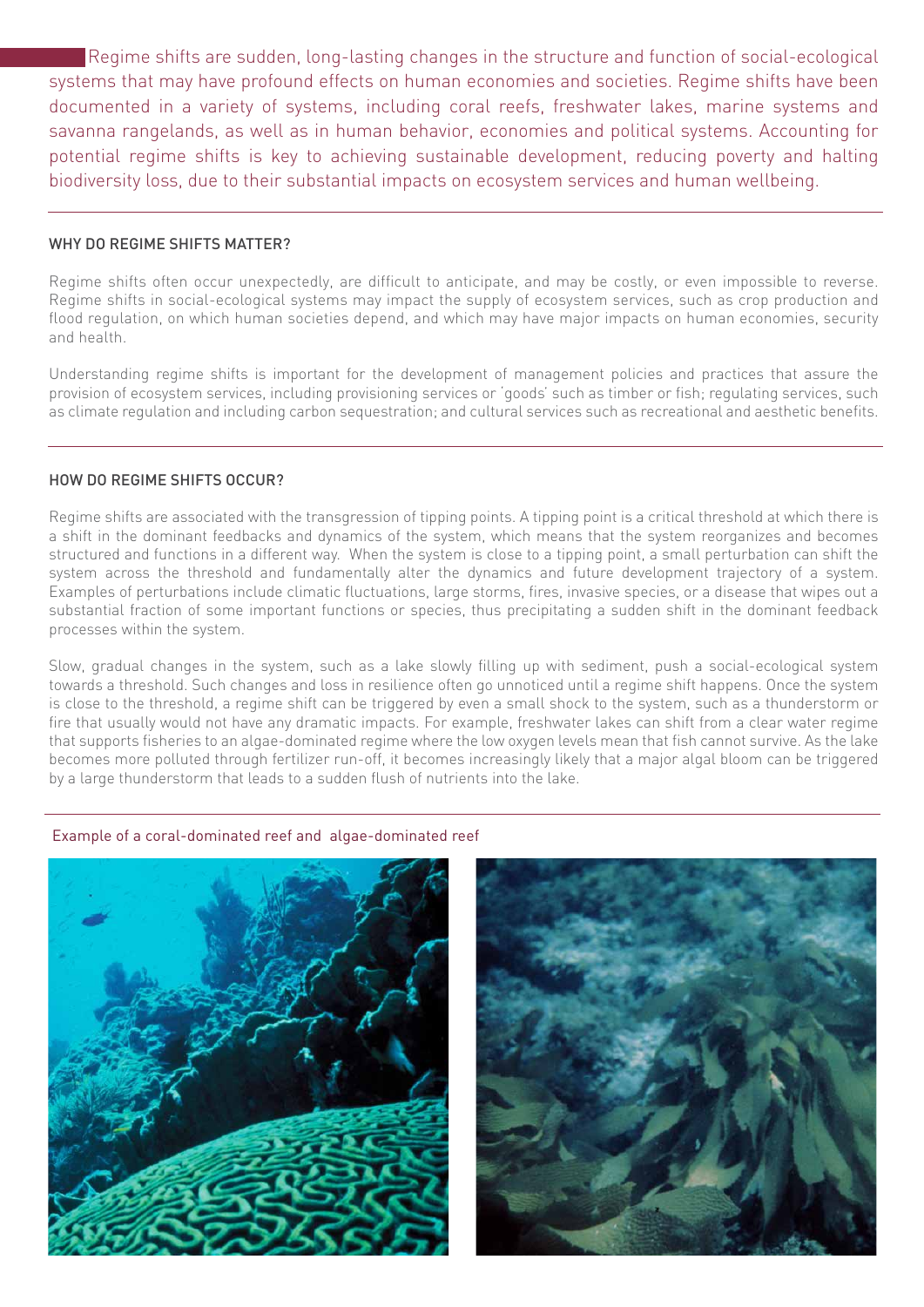## **CASE STUDY:** SOCIAL-ECOLOGICAL REGIME SHIFT IN THE MARADI AGRO-ECOSYSTEM

Historically, sparse, rural populations cultivating small fields amidst surrounding bush were characteristic of Niger's landscapes, particularly in the Maradi Region. Population densities were small with sufficient yields and ample supplies of timber and other forest products from natural woodlands. Fallow practices were common, allowing fields to rest and trees and shrubs to be regenerated to provide extra wood before being cleared for planting. The fallow time played an important role in maintaining the natural productive cycle of the environment and provided a host of services such as soil and water conservation.

Then, in the 1930's, land clearing and tree felling became common practices as the colonial administration pushed Nigerien farmers to grow export crops like cotton and implemented policies that provided disincentives for farmers to care for their land. Such disincentives included a new land law that established the national government as the owner of all trees and where Nigeriens were required to purchase permits to use them. Native trees and shrubs were cleared, exposing the soils to the fierce Sahara winds which resulted in soil erosion and a transition towards a desert ecosystem.



The shift from a productive land use to a desert regime impacts the biodiversity of the area, results in decreased soil fertility and productivity and therefore has impacts upon provisioning services such as fuel-wood and food for the local communities. The human impact was significant: increased poverty and destitution translated into hunger, malnutrition, imbalanced diets and even death.

# HOW CAN UNDERSTANDING OF REGIME SHIFTS BE APPLIED?

The resilience of social-ecological systems relies on identifying and detecting early warning signs and developing tools for tracking changes in the resilience of different regimes. The Regime Shifts Database (www.regimeshifts.org) provides a synthesis of different types of regime shifts documented in social-ecological systems. This online open-access database describes the different regimes that can exist in social-ecological systems, the ecosystem services provided by each regime, and which societal groups benefit from these services. The database describes the main drivers that precipitate the regime shift, as well as the shocks and slow internal system changes that can lead to the regime shift. This platform allows for the identification of policy-relevant regime shifts for purposes of research, as well as facilitating the planning, assessment and management of various social-ecological systems in the face of uncertainty.

Managing complex systems in the face of uncertainty requires avoiding undesirable shifts, reversing unwanted shifts, or encouraging shifts to more desirable regimes.

Identifying and managing slow, underlying drivers that sustain a system's capacity to absorb shocks and disturbances, while managing key drivers and shocks that may 'push' or 'pull' the system into an alternate regime is critical. A practical way forward in the face of uncertainty includes setting safe boundary levels to manage critical thresholds and adopting an adaptive management approach by treating management actions as experiments while constantly monitoring the outcomes and reassessing potential threshold levels.